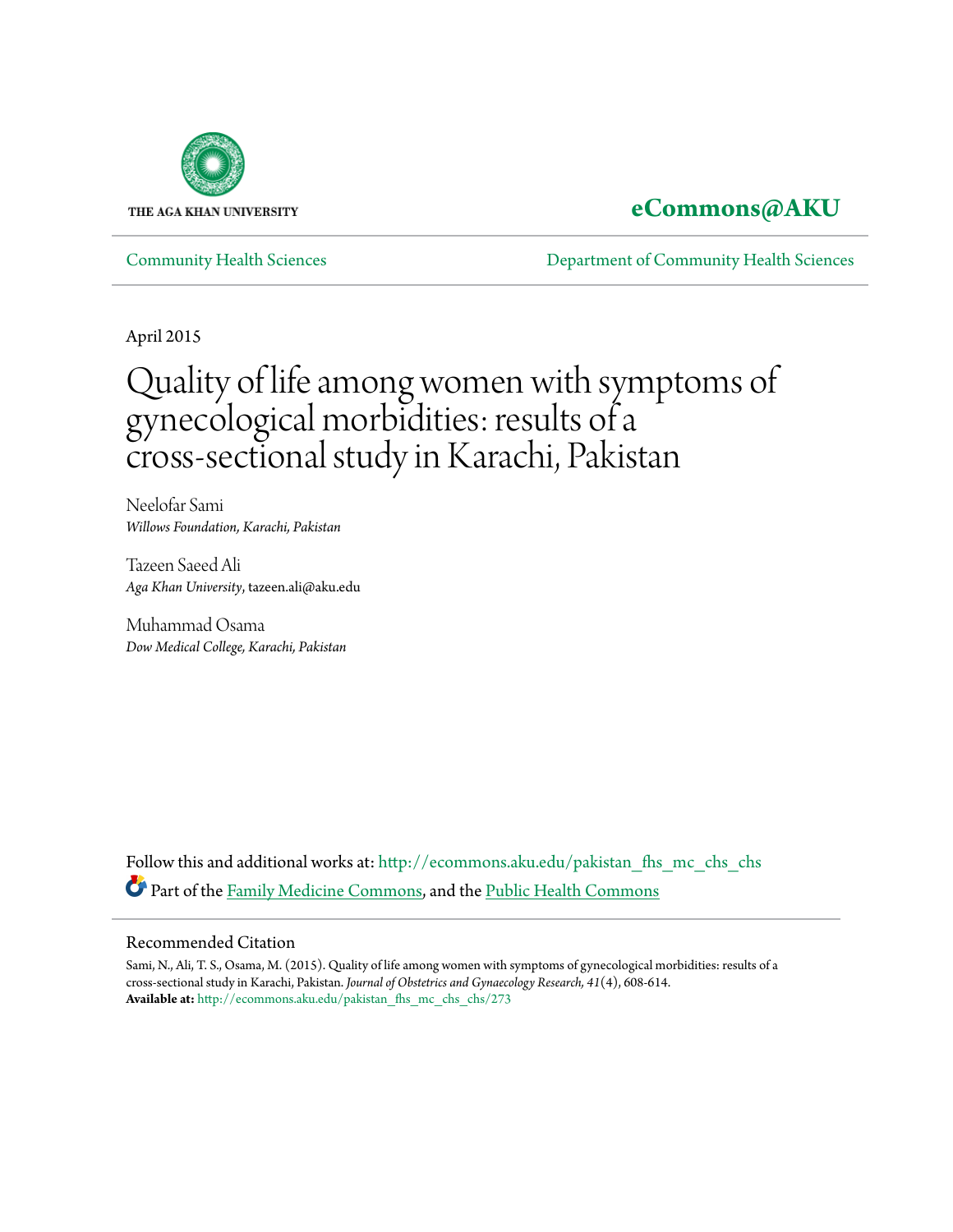The official Journal of Asia<br>and Oceania Federation of<br>AQ FOG Obstetries and Gynaecology

**Expan Society of Obst**<br>and Gynecology

## Quality of life among women with symptoms of gynecological morbidities: Results of a cross-sectional study in Karachi, Pakistan

Neelofar Sami<sup>1</sup>, Tazeen Saeed Ali<sup>2</sup> and Muhammad Osama<sup>3</sup>

*1 Willows Foundation, <sup>2</sup> School of Nursing and Department of Community Health Sciences, Aga Khan University, and <sup>3</sup> Dow Medical College, Dow University of Health Sciences, Karachi, Pakistan*

#### **Abstract**

*Aims:* A population-based cross-sectional study design was used to study the effects of symptoms of various gynecological morbidities (GM) on health-related quality of life (HRQoL) of women, residents of squatter settlements of Karachi, Pakistan.

*Material and Methods:* This cross-sectional study was conducted in squatter settlements of Karachi from September 2012 to August 2013, with 1002 married, non-pregnant women. After obtaining written informed consent from every participant, a structured questionnaire was used to collect information about symptoms of GM and their effect on four domains of HRQoL (physical, social, functional and financial domains).

*Results:* Of 1002 women who participated in the study, 578 reported suffering from one or more symptoms of GM. The most commonly reported symptoms were foul-smelling vaginal discharge, dysmenorrhea and uterovaginal prolapse while the least reported symptom was post-coital bleeding. Symptoms of GM were found to have a negative impact on HRQoL. Approximately one-third of women with the symptoms of GM reported having negative influences on the physical, financial and functional domains of HRQoL with social domain being comparatively less affected. Compared to other symptoms, dysmenorrhea and uterovaginal prolapse were reported to be mostly associated with poor HRQoL of women.

*Conclusion:* The concept of HRQoL has been kept marginal and inconspicuous by clinicians. In order to achieve the psychosocial satisfaction of the patient, the focus needs to be diverted to all domains of HRQoL. **Key words:** domains, dysmenorrhea, gynecological morbidity, health-related quality of life, uterovaginal prolapse.

#### **Introduction**

The World Health Organization has defined 'reproductive health' as a state of complete physical, mental and social well-being and not merely an absence of disease in all matters relating to the reproductive system and its functions and processes.<sup>1</sup> Maternal mortality has long been considered as the main indicator of a woman's reproductive health with increasing interna-

tional concern about provision of health care during pregnancy, child bearing and the postnatal period.<sup>2</sup> In comparison, scant attention has been paid to the issues related to reproductive morbidity, which are much more common and gravely affect women's lives.<sup>3</sup>

Reproductive morbidity encompasses health problems related to reproductive organs and functions, including child bearing, and refers to the diseases that affect the reproductive system, not necessarily as a

Accepted: September 1 2014.

Received: April 2 2014.

Reprint request to: Mr Muhammad Osama, Dow Medical College, Dow University of Health Sciences, Baba-E-Urdu Road, Karachi 74200, Pakistan. Ema[il: Osama\\_dmc17@yahoo.com](mailto:Osama_dmc17@yahoo.com)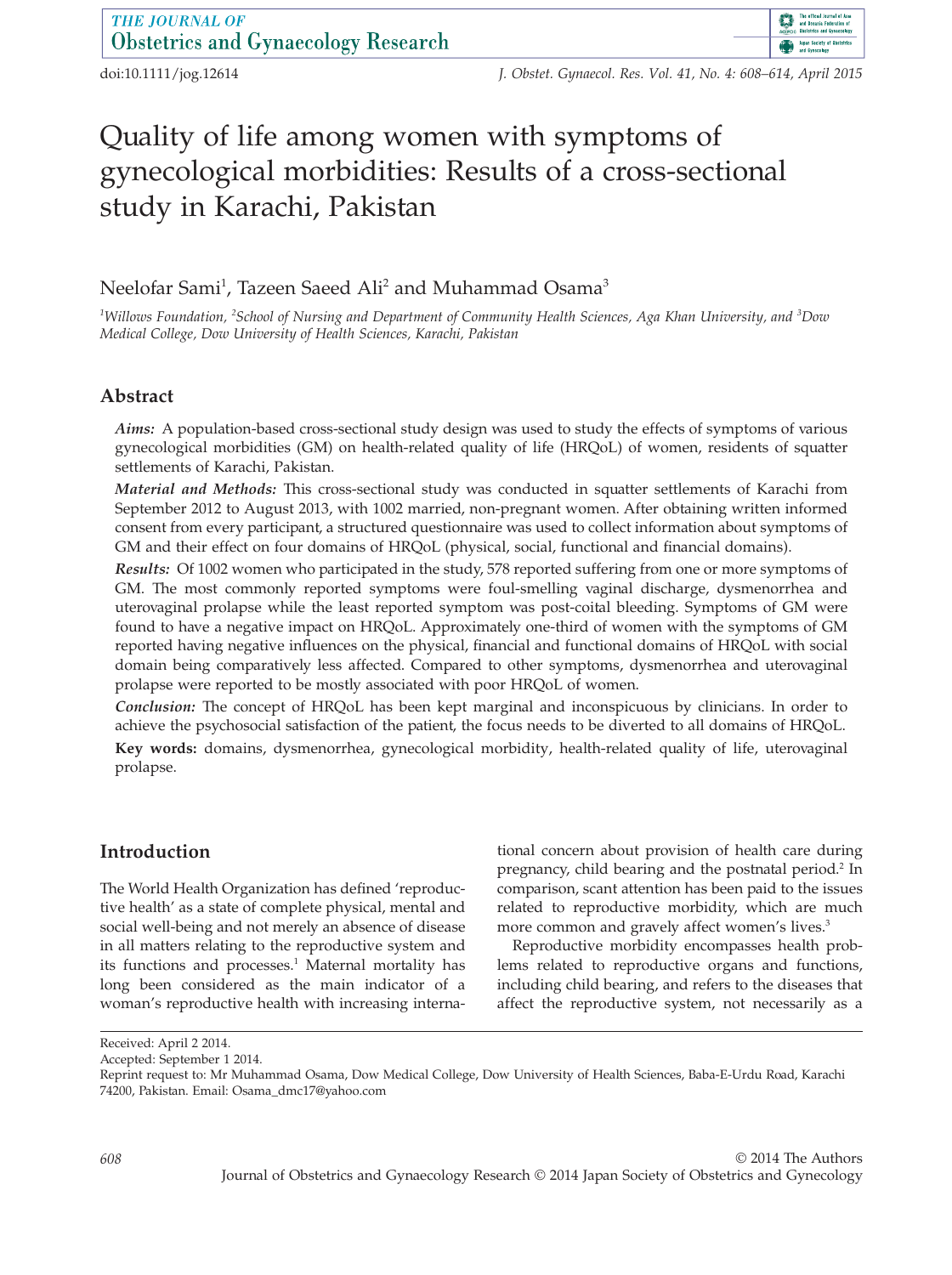consequence of reproduction.4 This could be broadly categorized into obstetric, contraceptive and gynecological morbidity (GM). GM is defined as 'structural and functional disorders of genital tract not related to pregnancy, delivery and the puerperium but may be related to sexual behavior'.<sup>4</sup> Unlike obstetric and contraceptive morbidity, GM is not related to any event in a woman's life. These are more common, affect the daily routine life of a woman and could have serious consequences. Moreover, these morbidities might have a negative impact on her health-related quality of life (HRQoL), which is an individual's overall satisfaction with life and the general sense of well-being.<sup>5</sup> HRQoL of a person with any morbidity is multidimensional with four broad domains: physical, functional, social and psychological. Other important health-related factors, like vitality, pain, anxiety and depression, are often included within these four categories.<sup>5</sup> GM are notorious for negatively affecting the HRQoL of women are often ignored not only by women<sup>6</sup> but by health providers, planners and researchers too.<sup>7</sup>

Poor HRQoL for women with GM could be due to infertility, menstrual and coital disorders, fistula, uterovaginal prolapse or sexually transmitted infections with consequences for all four domains. The situation becomes particularly gloomy for women from developing countries as the QoL is further exasperated by their poor socioeconomic conditions. Their illiteracy, hesitation in discussing the sensitive subject of the genital tract and its functions, ignorance, lack of empowerment, lack of awareness and inability to afford seeking health care result in delay in or failure for opting for scientific management ending up in various complications.<sup>8-10</sup>

Additionally, such morbidities have been reported to affect a woman's marital life and she may become a victim of verbal and physical abuse and abandonment or face the social consequences, such as threat of divorce by her husband.<sup>11</sup> These problems could be attributed to multiple factors, including morbidity *per se*, <sup>12</sup> poor sexual relationships due to the symptoms of morbidities<sup>13</sup> or a woman's inability to fulfill her routine activities due to the symptoms/morbidities, a mandatory perceived role of a woman in developing countries.14

Though there is a dearth of data in Pakistan, GM are not uncommon. A few community and facility-based studies have revealed the prevalence of various morbidities as follows: uterovaginal prolapse (11–12%), vaginal discharge (77%), and menstrual problems  $(82\%)$ .<sup>7,15,16</sup> Some women report multiple morbidities and studies conducted in squatter settlements of Karachi reported that nearly half of the women (55%) reported at least one type of morbidity while one-fifth of the women  $(20\%)$  reported two or more types.<sup>6,16</sup> The aforementioned studies divulge the high burden of the problem. Interestingly, none of these studies have evaluated the affects of these morbidities on women's HRQoL. The present study describes the impact of symptoms of various types of GM on HRQoL. It was the part of the study conducted to assess the prevalence of various GM among women in squatter settlements of Karachi, Pakistan.

#### **Methods**

#### **Study site and population**

The study was conducted in squatter settlements of the metropolitan city of Karachi, Pakistan, which has a population of 23.5 million as of April 2013.17 For administrative purposes, the city has been divided into 18 towns which are sub-divided into 178 union councils (UC) with 6–15 UC in each town.

The study was conducted in collaboration with the National Program for Family Planning (FP) and Primary Health Care (PHC). The program serves the poor communities, residing in rural and peri-urban areas, and provides FP and PHC services at their doorsteps through Lady Health Workers (LHW). Each LHW is responsible for serving the residents of 150 households through monthly home visits and static health houses established within their residence.

#### **Sampling strategy and enrollment**

The study was conducted from September 2012 until August 2013. The multi-stage cluster sampling design identified the respondents. Out of the 18 towns, three towns and one UC from each town were randomly selected. The calculated sample size (1050) with 5% bond on error and 95% confidence interval was divided equally into three segments so that a total of 350 respondents were selected from each UC. The household information was obtained from the National program for FP and PHC. A computerized list of all the households in three selected UC was generated. A random sample of households was drawn for enrolling married non-pregnant women aged 15–49 years. Only one woman from each household was enrolled. One woman was randomly selected from households with more than one eligible respondent. The study was approved by the ethical review committee in Aga Khan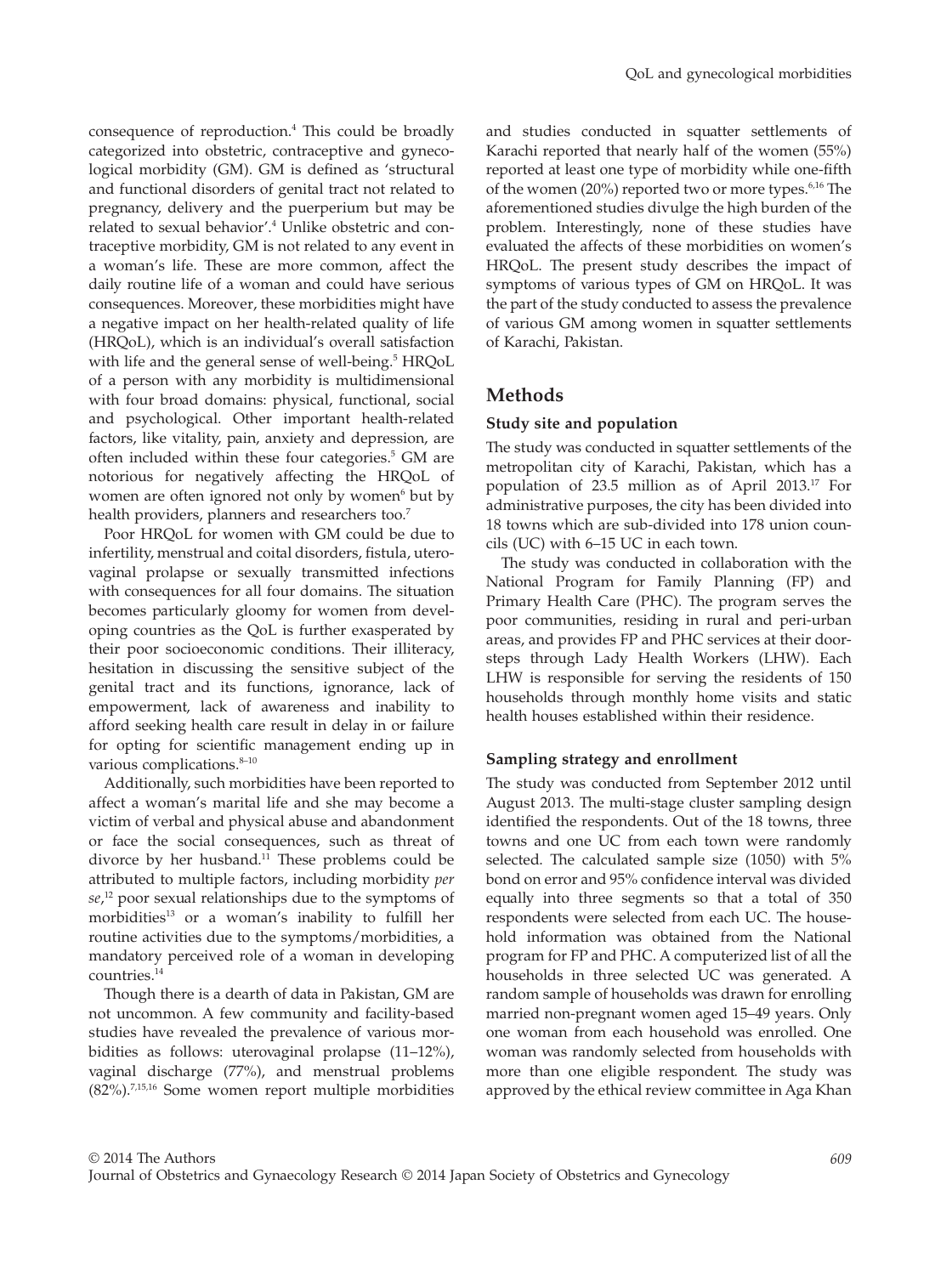University. Written, informed consent was obtained from all participating women.

#### **Data collection**

Women who consented to participate in the study were administered a questionnaire by trained interviewers. Information was collected on the following aspects: menstrual, sexual and obstetric history, gynecologic symptoms (including vaginal discharge, itching, sores or ulcers in the genital area, backache, lower abdominal pain, prolapse, frequency of and burning/pain during micturition) and women's health-seeking behavior (treatment sought, health-care providers consulted, reasons for not seeking treatment). Women with a particular symptom of GM were questioned further about the four domains of QoL (physical, social, financial and functional).

#### **Operational definitions**

#### *Gynecological symptoms*

The following symptoms were considered assuming they indicate one or more types of GM: genital ulcers, genital vesicles, irritation on genital area, vaginal discharge, lower abdominal pain, backache, genital prolapse, difficulty in conceiving, menstrual irregularities, dysmenorrhea, post-coital bleeding, dyspareunia and symptoms related to micturition (burning, frequency, pain).

The following questions were asked for assessing four domains of HRQoL:

- **Physical domain**: Women were asked about the intensity of individual symptoms. Those who described their symptoms as 'moderate, severe or unbearable' were regarded as 'intensity of symptoms negatively affected the physical domain of HRQoL'. All others were declared 'physical domain of HRQoL not affected by the severity of the symptom'.
- **Social domain**: For this paper, the effect of any symptom and the related morbidity on marital relationship was considered under social domain. Women were asked if their marital life was affected due to the symptom. Those who responded 'Yes' were regarded as 'social domain of HRQoL was negatively affected by the symptoms'. All others were declared 'social domain of HRQoL was not affected by the symptoms'.
- **Functional domain**: For this paper, the effect of any symptom and the related morbidity on women's daily routine work was considered under functional

domain. Women were asked if their daily routine work was affected due to the symptom. Those who responded 'Yes' were regarded as 'functional domain of HRQoL was negatively affected due to the symptoms'. All others were regarded as 'functional domain of HRQoL not affected by symptoms'.

• **Financial domain**: All women who did not seek treatment for the symptoms or did not complete the treatment advised due to financial reasons, that is, non-affordability, were regarded as 'financial domain of HRQoL was negatively affected by symptoms'. All others were regarded as 'financial domain of HRQoL not affected'.

#### **Statistical methods**

Data were double-entered using Epi-Info and error rate was less than 1%. The statistical analyses were done using spss 17.0 for Windows.

#### **Results**

#### **Participation**

The calculated sample size was 1050 but a total of 1002 women were actually interviewed with a response rate of 95.4%. The main reasons for declining to participate in the study included lack of permission from the family, fear of getting some disease diagnosed and nonavailability of husbands to grant permission for the women to participate in the study.

#### **Sociodemographic characteristics**

On average, women and their husbands were 31.0 and 33.2 years old, respectively (Table 1). Nearly one-third of the women were illiterate. The mean ages of the women at the time of marriage and menarche were  $18.3 \pm 4.0$  and  $13.2 \pm 1.1$  years, respectively. Of the 1002 women, 123 reported (12.2%) being infertile and did not have any live children. The remaining 879 women reported a total of 3892 pregnancies. A little over 40% reported four or more pregnancies.

#### **Prevalence of symptoms of GM**

A total of 424 (42.3%) women reported being asymptomatic for any GM. The prevalence of symptoms of GM was found to be 57.7% as 578 women reported suffering from symptoms of GM. The most commonly reported symptoms were foul-smelling vaginal discharge, backache, dysmenorrhea and uterovaginal prolapse while the least reported symptom was post-coital bleeding (Table 2).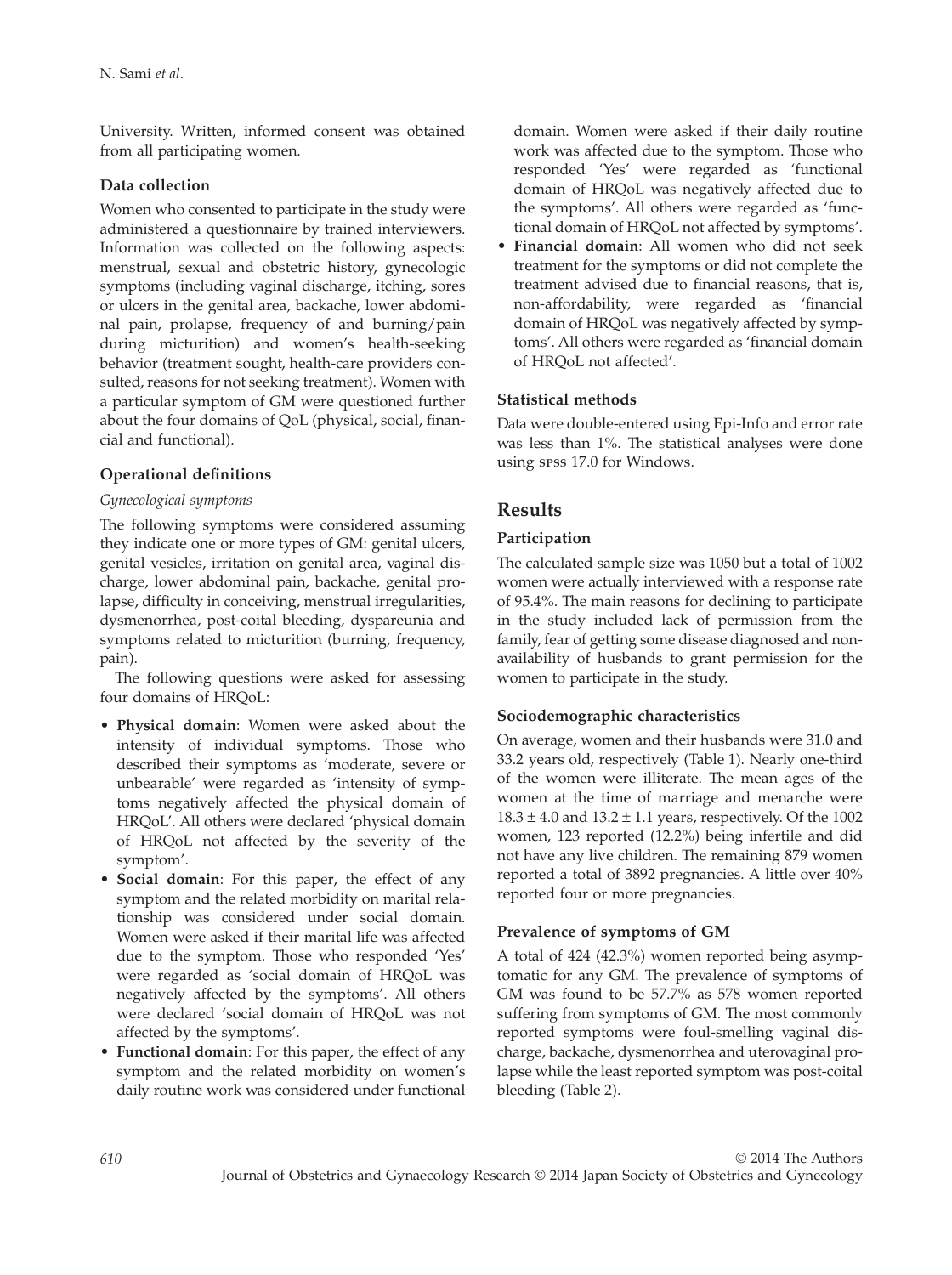**Table 1** Distribution of married women aged 15–49 years according to selected social, demographic and reproductive characteristics, Karachi, 2012–2013

| Variables                                                          | Women        |
|--------------------------------------------------------------------|--------------|
|                                                                    | $(n = 1002)$ |
| Age in years                                                       |              |
| Mean age $(31.0 \pm 6.8)$                                          |              |
| <20                                                                | $6.1\%$      |
| $21 - 30$                                                          | $47.2\%$     |
| $31 - 40$                                                          | 38.9%        |
| $41 - 46$                                                          | 7.8%         |
| Literacy status                                                    |              |
| <b>Illiterate</b>                                                  | 36.9%        |
| Madrasa/Religious education                                        | $14.2\%$     |
| Class 1–5                                                          | $17.4\%$     |
| $Class 6-10$                                                       | 24.9%        |
| Class 11 & above                                                   | 6.6%         |
| Number of pregnancies (mean number of pregnancies<br>$3.5 \pm 2.2$ |              |
| 0                                                                  | $3.0\%$      |
| $1 - 3$                                                            | 55.5%        |
| $4 - 6$                                                            | 30.2%        |
| $\geq$ 7                                                           | 11.3%        |

**Table 2** Prevalence of symptoms of gynecological morbidities among women from Karachi, Pakistan  $(n = 1002)$ 

| Symptoms                    | п   | $\%$ <sup>+</sup> |
|-----------------------------|-----|-------------------|
| Backache                    | 212 | 21.5              |
| Lower abdominal pain        | 185 | 18.4              |
| Irritation on genital area  | 109 | 10.8              |
| Abnormal vaginal discharge  | 298 | 29.7              |
| Uterovaginal prolapse       | 174 | 17.5              |
| Dysmenorrhea                | 178 | 17.6              |
| Irregular menstrual cycle   | 117 | 11.7              |
| Abnormal menstrual bleeding | 76  | 7.5               |
| Painful micturition         | 148 | 14.6              |
| Dyspareunia                 | 98  | 9.7               |
| Post-coital bleeding        | 12  | 12                |

†Multiple responses, do not add up to 100%.

Of the symptomatic women, one-third (33.6%) reported suffering from at least one symptom of GM. The remaining had two or more symptoms. Certain combinations of symptoms were found to be common for specific morbidity: women with uterovaginal prolapsed frequently reported vaginal discharge, backache and/or dysuria; women with dysmenorrhea commonly reported backache. Similarly, vulvar itching was common among women who reported to have vaginal discharge.

#### **Symptoms of GM and their relation with HRQoL**

For each symptom reported, women were questioned about their HRQoL and questions were asked under four domains: physical, functional, social and financial.

For the physical domain, almost one-third of women with complaints of dysmenorrhea, vaginal discharge, uterovaginal prolapse, lower abdominal pain and backache reported their symptoms to be markedly moderate to severe/unbearable.

For the functional domain, the most commonly reported symptom that affected a woman's daily routine life was uterovaginal prolapse. Almost 90% of women with uterovaginal prolapse reported an inability to complete their daily routine work. The other symptoms that affected the daily routine life of women were related to menstruation, with 42% and 52% of women suffering from dysmenorrhea and abnormal bleeding pattern, respectively, reported as a negative influence on functional domain. Post-coital bleeding affected the daily routine life of only 8% of the women.

For social domain, the most commonly reported symptoms were abnormal menstrual bleeding and dyspareunia, as mentioned by 62% and 55% of women, respectively. Only 5% of the women with dysmenorrhea reported their marital relationships to be negatively affected by the symptom.

For the financial domain, for every symptom except uterovaginal prolapse and dysuria, almost one-third of the women reported facing a financial dilemma that affected their health-seeking behavior. For uterovaginal prolapse, 42% of women reported facing financial problems. Only a small proportion of women with dysuria reported facing monetary issues (Table 3).

#### **Discussion**

This study indicates a high prevalence of symptoms of GM among married women aged 15–49 years residing in squatter settlements of Karachi. Vaginal discharge and dysmenorrhea were found to be the most commonly reported symptoms, and post-coital bleeding was the least commonly reported. The prevalence of symptoms of GM in our study shows similar findings reported by other community-based studies conducted in Pakistan, $7.16$  in rural areas of Karnataka and Gujarat<sup>18</sup> and in Indian urban slums. $19$  Nearly one-third (33.6%) of our study population reported having at least one symptom related to any GM. The studies conducted in India showed the prevalence of at least one symptom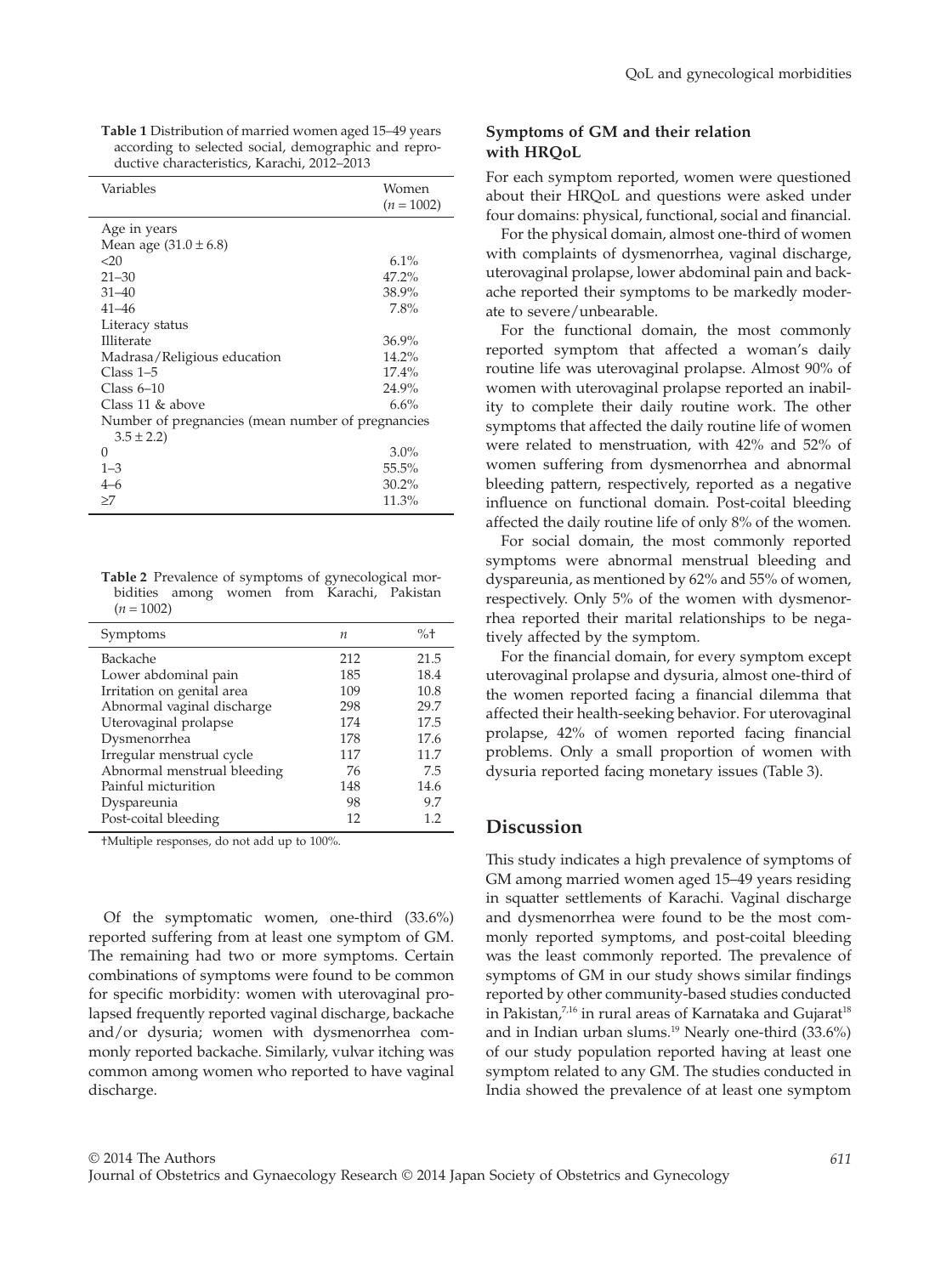| Symptoms                                 | Physical<br>$n\ (\%)$ | Financial<br>$n \ (\%)$ | Functional<br>$n \ (\%)$ | Social<br>$n \ (\%)$ |
|------------------------------------------|-----------------------|-------------------------|--------------------------|----------------------|
| Backache ( $n = 212$ )                   | 69(32.5)              | 72 (33.9)               | 59 (27.8)                | 28(13.2)             |
| Lower abdominal pain ( $n = 185$ )       | 61(32.9)              | 54(29.1)                | 66 (35.6)                | 16(8.6)              |
| Irritation on genital area ( $n = 109$ ) | 26(23.8)              | 33(30.3)                | 31(28.4)                 | 21(19.2)             |
| Abnormal vaginal discharge ( $n = 298$ ) | 102(34.2)             | 78 (26.1)               | 67(22.4)                 | 52 (17.4)            |
| Uterovaginal prolapse ( $n = 174$ )      | 53 (30.4)             | 75 (43.1)               | 156 (89.6)               | 29(16.6)             |
| Dysmenorrhea ( $n = 178$ )               | 58 (32.5)             | 55(30.8)                | 75 (42.1)                | 10(5.6)              |
| Irregular menstrual cycle ( $n = 117$ )  | 24(20.5)              | 35(30.0)                | 32(27.3)                 | 57 (48.7)            |
| Abnormal bleeding ( $n = 76$ )           | 17(22.3)              | 24(31.5)                | 40(52.6)                 | 47(61.8)             |
| Painful micturition ( $n = 148$ )        | 35(23.6)              | 11(7.4)                 | 45(30.4)                 | 18(12.1)             |
| Dyspareunia ( $n = 98$ )                 | 26(26.5)              | 30(30.6)                | 12(12.2)                 | 54 (55.1)            |
| Post-coital bleeding $(n = 12)$          | 2(16.6)               | 4(33.3)                 | 1(8.3)                   | 4(33.3)              |

**Table 3** Women with symptoms of gynecological morbidity and their reported health-related quality of life

of GM from  $33\%$ <sup>18</sup> to  $55\%$ .<sup>20,21</sup> Multiple morbidities faced by a woman are also prevalent. Our study has revealed 1.6 symptoms per woman and a similar trend has been shown by a study conducted in Karnataka, India where the prevalence of gynecological problems per woman was 1.51.<sup>22</sup>

Symptoms of GM impose severe negative impact on the HRQoL of the women. However, the matter of HRQoL has always been viewed as 'soft' or subjective by clinicians and regarded as less meaningful than pathological aspects as revealed by Van der Vaart for women with pelvic floor dysfunction.<sup>23</sup>

Our study reports a significant negative impact of these symptoms on the physical, financial and functional domains of HRQoL. In this regard, the social domain was least affected compared to the other three domains.

Physical domain was mostly reported to be affected by dysmenorrhea, vaginal discharge, uterovaginal prolapse, lower abdominal pain and backache. Our study reported a high prevalence of these symptoms among the women investigated (Table 2). Therefore, a higher proportion of women in our study were likely to have a negative impact upon physical domain of HRQoL. Parallel trends have been found in a study conducted in the Netherlands that showed the correlation of symptoms of urogenital dysfunction and their negative impact upon the physical domain of HRQoL.<sup>24</sup>

For the financial domain, all of the symptoms of GM, except dysuria, were found to negatively affect the HRQoL for almost one-third of the women. The possible explanation could be the poor socioeconomic status of the women as the study was conducted in squatter settlements of Karachi where the majority of women belong to a low socioeconomic class.

Concerning functional domain, uterovaginal prolapse, abnormal menstrual bleeding and dysmenorrhea were the main symptoms leading to a negative influence on the daily routine life for 90%, 52% and 42% of the women, respectively. These symptoms were most prevalent too and their negative impact on functional domain is quite alarming as these symptoms can lead to massive hindrances in the normal daily routine work by the women with its consequences.<sup>12,25</sup> A study on a Dutch population showed negative influence of symptoms of urogenital dysfunctions on the functional aspect of HRQoL.<sup>24</sup> Another cross-sectional study conducted in Turkey identified that dysmenorrhea is a common symptom among high school girls and negatively affects the functional domain of HRQoL.<sup>26</sup> An important finding of our study is that almost 90% of the women with uterovaginal prolapse reported disturbances in the functional domain. This could be due to the types of prolapse as second- and third-degree prolapse hinder the performance of daily activities.

The social domain was reported to be least affected by most of the symptoms of GM. However, women with abnormal menstrual bleeding, dyspareunia and post-coital bleeding reported their social domain as being negatively affected. We cannot generalize this statement as the limitation of the study is that for social domain, we only considered marital relationships and other social factors were not explored.

The study shows that two important symptoms negatively affecting the HRQoL of the women are menstrual symptoms and genital prolapse.

Women are particularly affected by menstrual symptoms as they have to face these each month with all domains of QoL compromised. Of the menstrual symptoms, irregular cycles and abnormal bleeding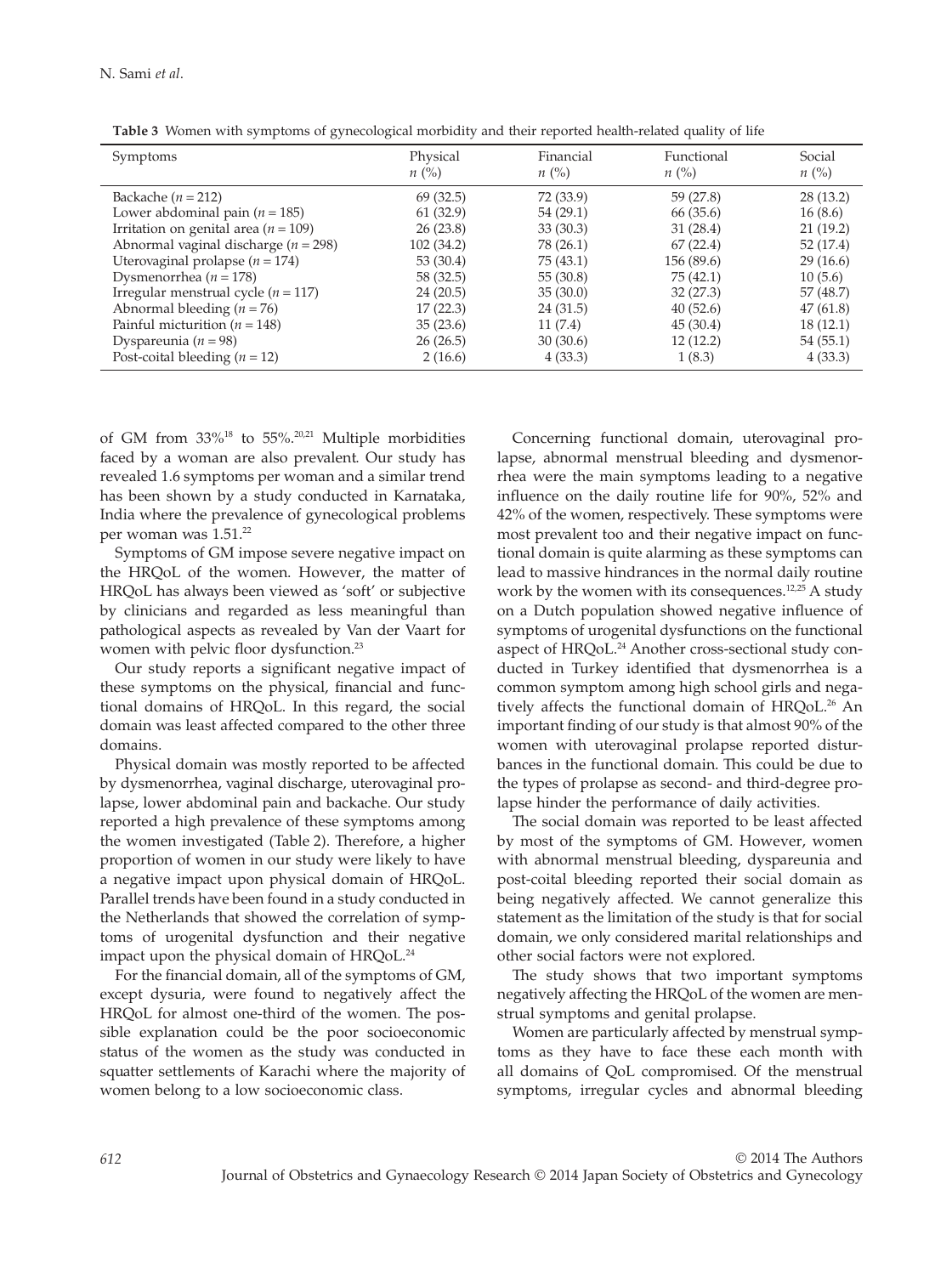negatively affect the social domain too, resulting in poor marital relationships with its consequences. Similar findings were reported in a dissertation that focused on a study with girls in Taiwan. The results revealed that dysmenorrhea has a negative impact on an individual's ability to perform daily activities, upsetting productivity and performance and is associated with stress, so their daily life, including physical and social life, is disturbed. $27$  Our study has additionally identified that women's functional life could also be affected by dysmenorrhea. Another study conducted in urban Karachi, Pakistan showed that girls with dysmenorrhea face social and physical immobility.28 A study conducted by Onur *et al*. seconds the findings of our study.29

The other symptom affecting the overall quality of life significantly is genital prolapse, which leads to a notable influence upon all domains of HRQoL. Parallel trends were found in a study from Karachi, Pakistan reporting that vaginal prolapse can hinder a woman's daily activities of life and can further lead to painful coitus, which further demeans her in the eyes of her husband. Thus, the woman is unable to sexually satisfy her husband and this puts an additional stress on their relationship.30 Digesu *et al*. used a validated tool and identified that if a woman has asymptomatic vaginal prolapse, she often does not report any effect on QoL. However, women with symptomatic prolapse reported a negative effect on QoL.<sup>31</sup> On this basis, one can infer that our study participants, who reported to have a negative impact upon HRQoL, could be the patients of second- or third-degree prolapse. Higher degrees badly affect the daily routine of women, such as walking, sitting, standing, urination, and defecation, with dominant impact on physical and functional domains of HRQoL.

There are certain limitations of the study. For all reported symptoms, we relied on information provided by the women. Most of the women in our samples were illiterate with the possibility of information biases. An important limitation of our study was that we were not able to assess the impact of symptoms of GM on psychological domain of HRQoL. Studies have revealed the association of gynecological symptoms and psychological health.<sup>32</sup> However, the project team needed special training for that, which was beyond the scope of our project. We strongly recommend that future studies need to asses this domain efficiently, especially for evaluating the HRQoL.

The concept of HRQoL has been kept marginal and inconspicuous. The health-care providers usually follow the traditional end-points, which are mainly focused on the biological and physiological outcomes, inadvertently ignoring the issue of HRQoL of a patient. HRQoL measures represent a patient's perception of outcome of treatment. Physiologic measures provide information to the clinician but are of limited interest to the patient. Thus the subject of HRQoL should not be ignored and focus needs to be distributed equally to both physiological outcomes as well as to all aspects of HRQoL in order to meet the psychosocial satisfaction of women suffering from GM.

#### **Acknowledgments**

The authors acknowledge the contribution made by the community women without which the study could not be completed. The support provided by all Town Health Officers and Lady Health Workers from the catchment areas is much appreciated. The study was funded by The University Research Council grant of Aga Khan University, Karachi, Pakistan.

#### **Disclosure**

The authors declare that there is no conflict of interests as defined by the guidelines of the International Committee of Medical Journal Editors (ICMJE; h[ttp://www.icmje.org/\).](http://www.icmje.org/)

#### **References**

- 1. United Nations. Program of Action Adopted at the International Conference on Population and Development, Cairo, 5–13th September 1994. New York: UN, 1994.
- 2. World Health Organization. Reproductive Health Indicators Guidelines for their Generation, Interpretation and Analysis for Global Monitoring. Geneva: Department of Reproductive Health and Research, WHO, 2006; 63. Report No.: ISBN 92 4 156315 X.
- 3. Bonetti TR, Erpelding A, Pathak LR. Reproductive Morbidity, A Neglected Issue? Report of a Clinic Based Study in Farwestern Nepal, Kathmandu, Nepal, 2002.
- 4. World Health Organization. Measuring Reproductive Morbidity. Report of a technical working group, Geneva: WHO, 1990.
- 5. Ware JE. The status of health assessment 1994. *Annu Rev Public Health* 1995; **16**: 327–354.
- 6. World Health Organization. DALYs and Reproductive Health. Report of an informal consultation. Geneva: WHO/ Division of RH, April 1998, pp. 27–28.
- 7. Zafar S, Mehmood G, Haq AN. Burden of gynecological disease in a tertiary hospital: Two years audit of Outpatient Department at PIMS. *J Pak Med Assoc* 2004; **54**: 513–515.